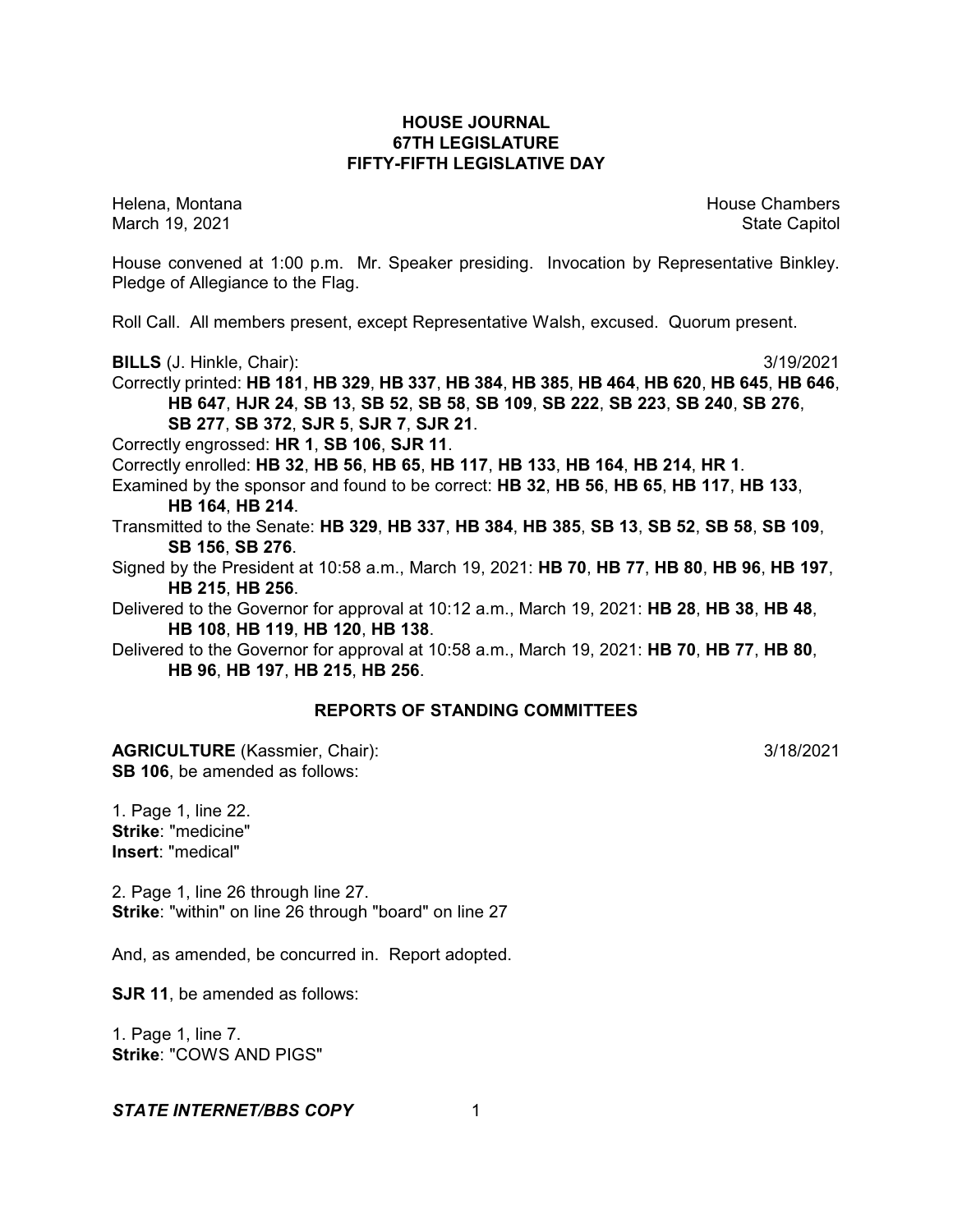| Insert: "CATTLE OR SWINE"                                                                                                                                                                                                                                                                                          |           |
|--------------------------------------------------------------------------------------------------------------------------------------------------------------------------------------------------------------------------------------------------------------------------------------------------------------------|-----------|
| 2. Page 1, line 23 through line 24.<br>Strike: "cows" on line 23 through "are" on line 24<br>Insert: "cattle or swine"                                                                                                                                                                                             |           |
| And, as amended, be concurred in. Report adopted.                                                                                                                                                                                                                                                                  |           |
| <b>BUSINESS AND LABOR (Noland, Chair):</b><br>SB 190, be concurred in. Report adopted.<br>SB 217, be concurred in. Report adopted.<br>SB 239, be concurred in. Report adopted.<br>SB 301, be concurred in. Report adopted.<br>SB 345, be concurred in. Report adopted.<br>SB 364, be concurred in. Report adopted. | 3/19/2021 |
| FISH, WILDLIFE AND PARKS (Fitzgerald, Chair):<br>SB 267, be concurred in. Report adopted.<br>SB 314, be concurred in. Report adopted.<br>SB 360, be concurred in. Report adopted.                                                                                                                                  | 3/18/2021 |
| <b>HUMAN SERVICES (Lenz, Chair):</b><br>SB 33, be concurred in. Report adopted.<br>SB 43, be concurred in. Report adopted.                                                                                                                                                                                         | 3/18/2021 |
| <b>JUDICIARY</b> (Usher, Chair):<br>SB 215, be concurred in. Report adopted.<br>SB 261, be concurred in. Report adopted.<br>SB 278, be concurred in. Report adopted.<br>SJR 8, be concurred in. Report adopted.                                                                                                    | 3/19/2021 |
| <b>LOCAL GOVERNMENT</b> (Custer, Chair):<br>SB 44, be concurred in. Report adopted.<br>SB 171, be concurred in. Report adopted.                                                                                                                                                                                    | 3/18/2021 |
| <b>MESSAGES FROM THE SENATE</b>                                                                                                                                                                                                                                                                                    |           |
| <b>House bills</b> concurred in and returned to the House:                                                                                                                                                                                                                                                         | 3/17/2021 |
| HB 213, introduced by J. Keane<br>HB 254, introduced by R. Fitzgerald                                                                                                                                                                                                                                              |           |

**HB 282**, introduced by F. Anderson **HB 283**, introduced by F. Anderson

**HB 294**, introduced by R. Fitzgerald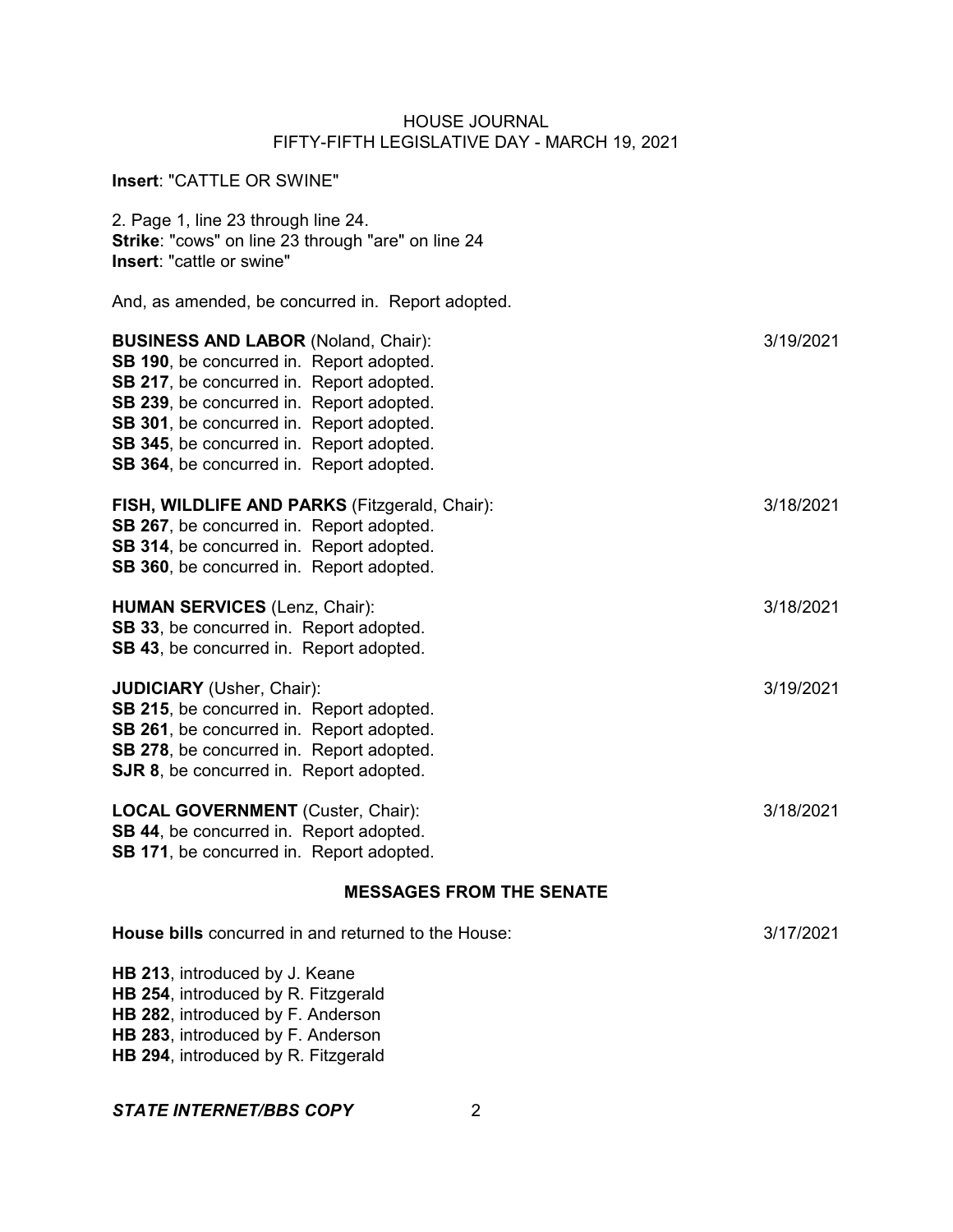**HB 373**, introduced by K. Holmlund **HB 374**, introduced by K. Holmlund **House joint resolution** concurred in and returned to the House: 3/17/2021

**HJR 7**, introduced by C. Knudsen

**Senate bills** passed and transmitted to the House for concurrence: 3/17/2021

**SB 76**, introduced by D. Salomon **SB 370**, introduced by J. Ellsworth

# **FIRST READING AND COMMITMENT OF BILLS**

The following House bills were introduced, read first time, and referred to committees:

**HB 648**, introduced by J. Kassmier, W. Galt, C. Knudsen, referred to Natural Resources. **HB 649**, introduced by J. Kassmier, S. Fitzpatrick, T. Jacobson, referred to State Administration. **HB 650**, introduced by J. Hamilton, K. Abbott, F. Anderson, A. Buckley, E. Buttrey, D. Fern, R. Fitzgerald, G. Frazer, F. Garner, M. Hopkins, K. Kelker, E. Kerr-Carpenter, M. Malone, J. Trebas, T. Welch, M. Blasdel, G. Hertz, R. Osmundson, J. Pomnichowski, C. Pope, W. Sales, J. Small, C. Smith, G. Vance, referred to Taxation. **HB 651**, introduced by M. Bertoglio, S. Galloway, W. Galt, S. Gunderson, C. Hinkle, L. Jones, S. Kerns, C. Knudsen, B. Ler, R. Marshall, J. Read, K. Seekins-Crowe, J. Trebas, B. Usher,

S. Vinton, M. Blasdel, J. Ellsworth, S. Fitzpatrick, C. Glimm, R. Osmundson, J. Small, referred to State Administration.

**HB 652**, introduced by D. Loge, B. Beard, J. Kassmier, M. Malone, referred to Fish, Wildlife and Parks.

**HB 653**, introduced by R. Fitzgerald, referred to Energy, Technology and Federal Relations.

**HB 654**, introduced by A. Olsen, referred to Taxation.

The following Senate bills were introduced, read first time, and referred to committees:

**SB 76**, introduced by D. Salomon, referred to Business and Labor.

**SB 265**, introduced by S. Fitzpatrick, D. Ankney, J. Small, referred to Energy, Technology and Federal Relations.

**SB 266**, introduced by S. Fitzpatrick, J. Ellsworth, referred to Energy, Technology and Federal Relations.

**SB 370**, introduced by J. Ellsworth, referred to Judiciary.

# **SECOND READING OF BILLS (COMMITTEE OF THE WHOLE)**

Majority Leader Vinton moved the House resolve itself into a Committee of the Whole for consideration of business on second reading. Motion carried. Representative Harvey in the chair.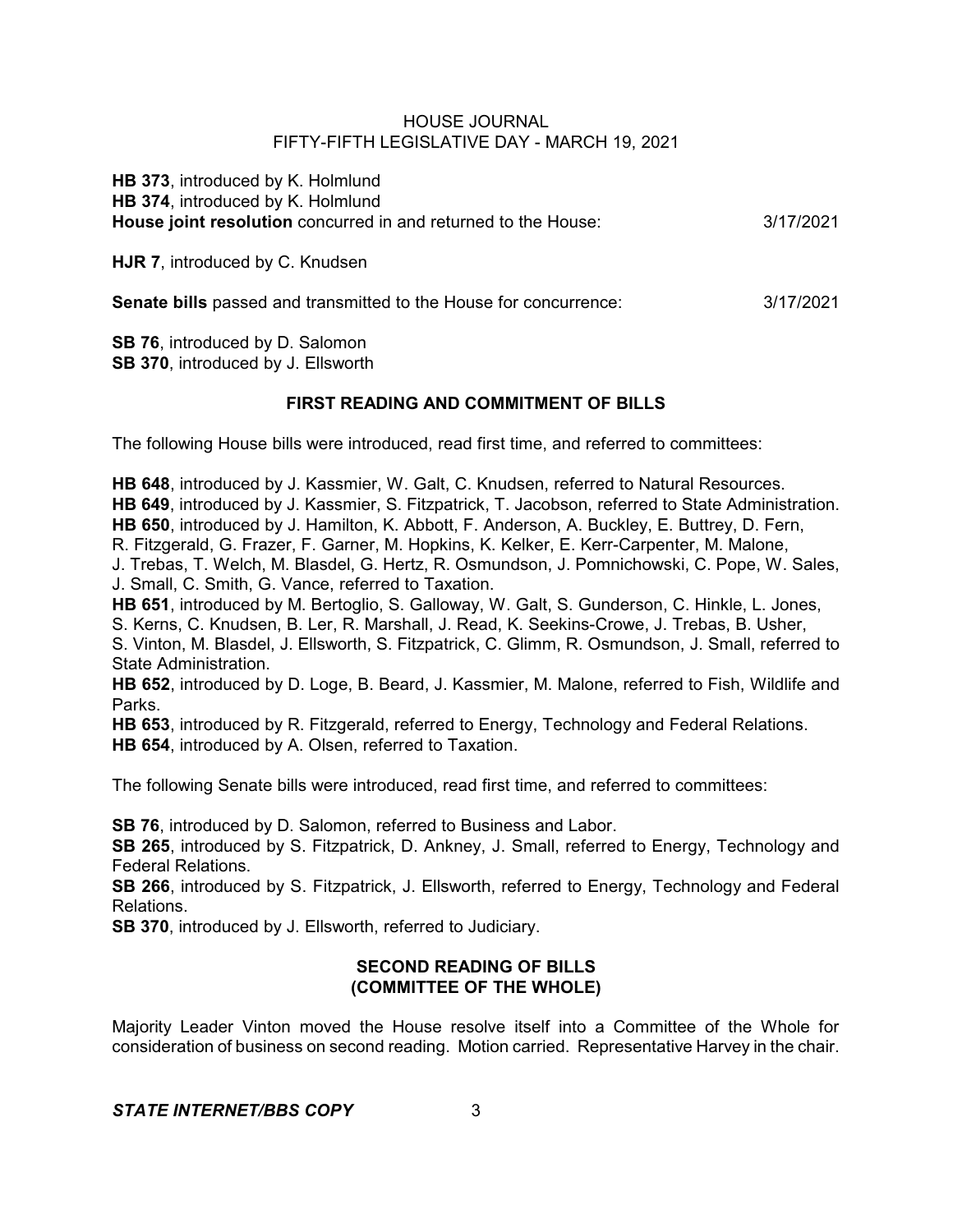Mr. Speaker: We, your Committee of the Whole, having had under consideration business on second reading, recommend as follows:

**SB 184** - Majority Leader Vinton moved consideration of **SB 184** be passed for the day. Motion carried.

**HB 630** - Representative Bedey moved **HB 630** do pass. Motion carried as follows:

Yeas: Abbott, Anderson, Bartel, Beard, Bedey, Berglee, Bertoglio, Bishop, Brewster, Buckley, Buttrey, Caferro, Carlson, Curdy, Custer, Dooling, Dunwell, Duram, Farris-Olsen, Fern, Fielder, Fitzgerald, Fleming, France, Frazer, Fuller, Funk, Galloway, Garner, Gillette, Gist, Greef, Gunderson, Hamilton, Harvey, Hawk, Hayman, Hill, Hinkle C, Holmlund, Hopkins, Jones, Karjala, Kassmier, Keane, Kelker, Keogh, Kerns, Kerr-Carpenter, Knudsen C, Knudsen R, Kortum, Lenz, Ler, Loge, Malone, Marler, Marshall, McKamey, Mercer, Mitchell, Moore, Nave, Noland, Novak, Olsen, Patelis, Phalen, Putnam, Read, Regier A, Reksten, Ricci, Running Wolf, Schillinger, Seekins-Crowe, Sheldon-Galloway, Skees, Smith, Stafman, Stewart Peregoy, Stromswold, Sullivan, Tenenbaum, Thane, Trebas, Tschida, Usher, Vinton, Walsh, Weatherwax, Welch, Whiteman Pena, Whitman, Windy Boy, Zolnikov, Mr. Speaker. Total 97

Nays: Binkley, Hinkle J, Regier M. Total 3

Voted absentee: Walsh, Aye.

Excused: Walsh. Total 1

Absent or not voting: None. Total 0

**SB 60** - Representative Fielder moved **SB 60** be concurred in. Motion carried as follows:

Yeas: Abbott, Anderson, Bartel, Beard, Bedey, Berglee, Bertoglio, Binkley, Bishop, Brewster, Buckley, Buttrey, Caferro, Carlson, Curdy, Custer, Dooling, Dunwell, Duram, Farris-Olsen, Fern, Fielder, Fitzgerald, Fleming, France, Frazer, Fuller, Funk, Galloway, Garner, Gillette, Gist, Greef, Gunderson, Hamilton, Harvey, Hawk, Hill, Hinkle C, Hinkle J, Holmlund, Hopkins, Jones, Karjala, Kassmier, Keane, Kelker, Keogh, Kerns, Kerr-Carpenter, Knudsen C, Knudsen R, Kortum, Lenz, Ler, Loge, Malone, Marler, Marshall, McKamey, Mercer, Mitchell, Moore, Nave, Noland, Novak, Olsen, Patelis, Phalen, Putnam, Read, Regier A, Regier M, Reksten, Ricci, Running Wolf, Schillinger, Seekins-Crowe, Sheldon-Galloway, Skees, Smith, Stafman, Stewart Peregoy, Stromswold, Sullivan, Tenenbaum, Thane, Trebas, Tschida, Usher, Vinton, Walsh, Weatherwax, Welch, Whiteman Pena, Whitman, Windy Boy, Zolnikov, Mr. Speaker. Total 99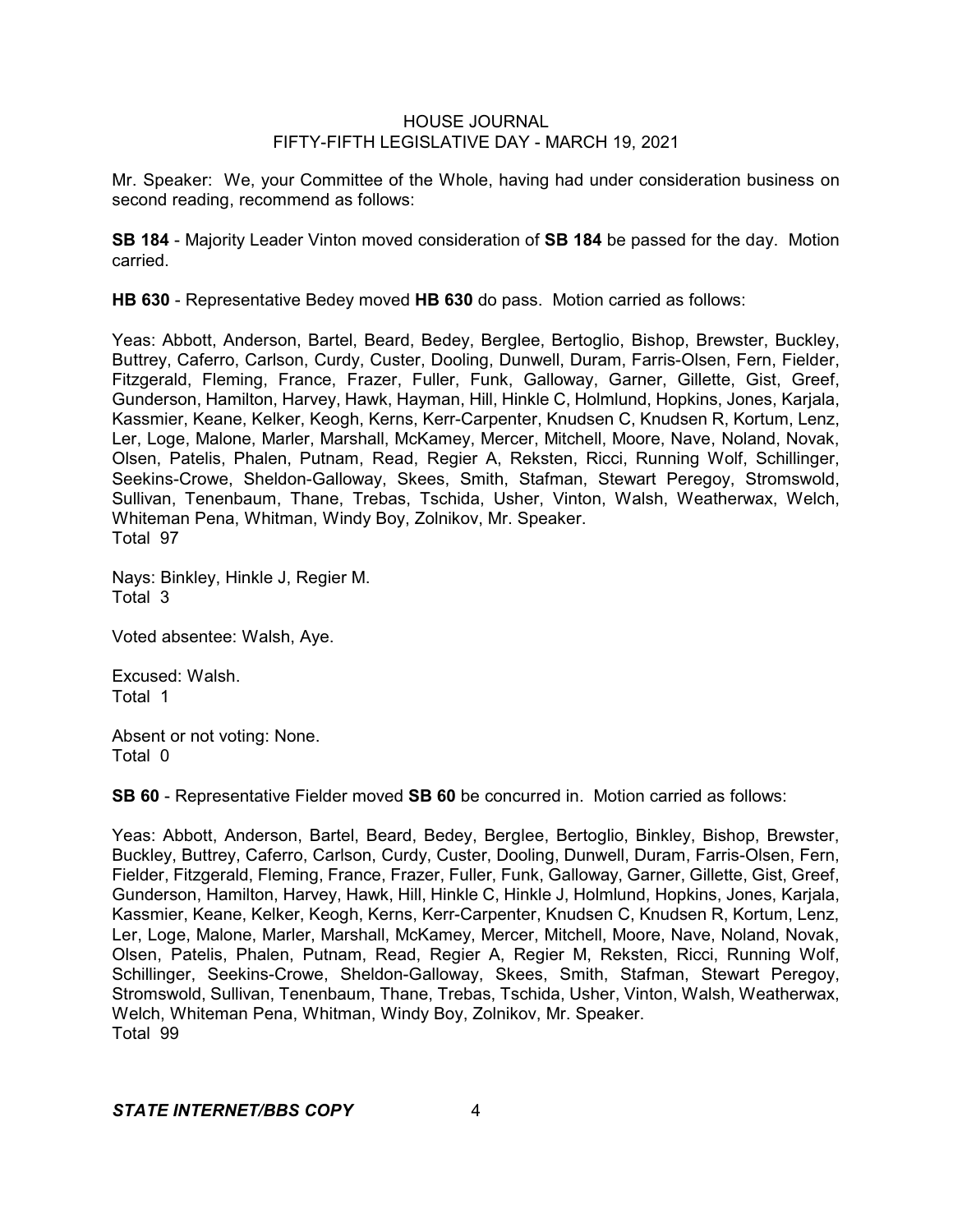Nays: Hayman. Total 1

Voted absentee: Walsh, Aye.

Excused: Walsh. Total 1

Absent or not voting: None. Total 0

**SB 72** -Majority Leader Vinton moved consideration of **SB 72** be passed for the day. Motion carried.

**SB 120** - Representative M. Regier moved **SB 120** be concurred in. Motion carried as follows:

Yeas: Abbott, Anderson, Bartel, Beard, Bedey, Berglee, Bertoglio, Binkley, Brewster, Buckley, Buttrey, Carlson, Curdy, Custer, Dooling, Duram, Farris-Olsen, Fielder, Fitzgerald, Fleming, Frazer, Fuller, Funk, Galloway, Garner, Gillette, Gist, Greef, Gunderson, Harvey, Hill, Hinkle C, Hinkle J, Holmlund, Hopkins, Jones, Karjala, Kassmier, Kelker, Keogh, Kerns, Kerr-Carpenter, Knudsen C, Knudsen R, Lenz, Ler, Loge, Malone, Marler, Marshall, McKamey, Mercer, Mitchell, Moore, Nave, Noland, Novak, Patelis, Phalen, Putnam, Read, Regier A, Regier M, Reksten, Ricci, Schillinger, Seekins-Crowe, Sheldon-Galloway, Skees, Stromswold, Thane, Trebas, Tschida, Usher, Vinton, Walsh, Welch, Whitman, Zolnikov, Mr. Speaker. Total 80

Nays: Bishop, Caferro, Dunwell, Fern, France, Hamilton, Hawk, Hayman, Keane, Kortum, Olsen, Running Wolf, Smith, Stafman, Stewart Peregoy, Sullivan, Tenenbaum, Weatherwax, Whiteman Pena, Windy Boy. Total 20

Voted absentee: Walsh, Aye.

Excused: Walsh. Total 1

Absent or not voting: None. Total 0

**SB 131** - Representative Fitzgerald moved **SB 131** be concurred in. Motion carried as follows:

Yeas: Abbott, Anderson, Bartel, Beard, Bedey, Berglee, Bertoglio, Binkley, Bishop, Brewster, Buckley, Buttrey, Caferro, Carlson, Curdy, Custer, Dooling, Dunwell, Duram, Farris-Olsen, Fern, Fielder, Fitzgerald, Fleming, France, Frazer, Fuller, Funk, Galloway, Garner, Gillette, Gist, Greef, Gunderson, Hamilton, Harvey, Hawk, Hayman, Hill, Hinkle C, Hinkle J, Holmlund, Hopkins, Jones,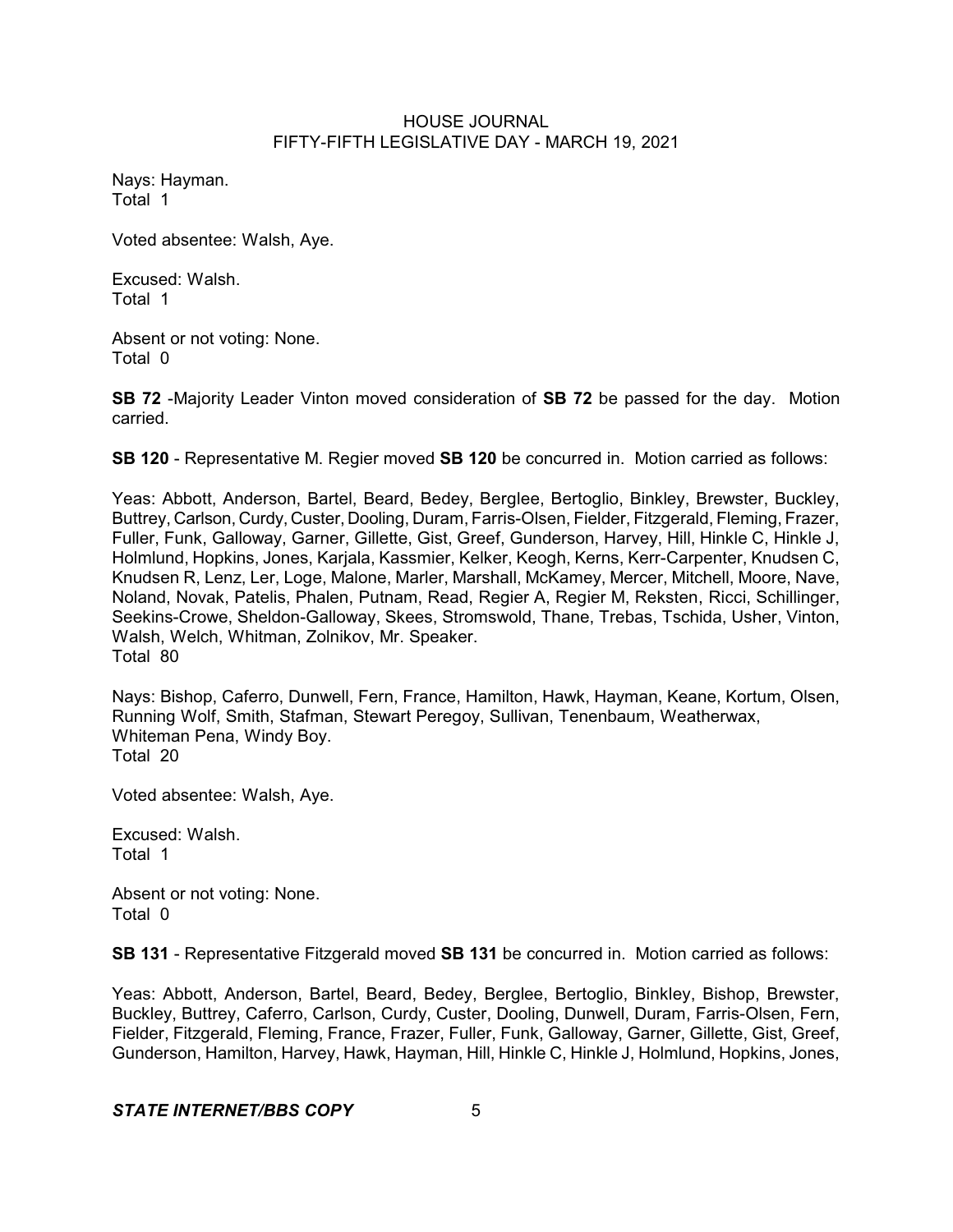Karjala, Kassmier, Keane, Kelker, Keogh, Kerns, Kerr-Carpenter, Knudsen C, Knudsen R, Kortum, Lenz, Ler, Loge, Malone, Marler, Marshall, McKamey, Mercer, Mitchell, Moore, Nave, Noland, Novak, Olsen, Patelis, Phalen, Putnam, Read, Regier A, Regier M, Reksten, Ricci, Running Wolf, Schillinger, Seekins-Crowe, Sheldon-Galloway, Skees, Smith, Stafman, Stewart Peregoy, Stromswold, Sullivan, Tenenbaum, Thane, Trebas, Tschida, Usher, Vinton, Walsh, Weatherwax, Welch, Whiteman Pena, Whitman, Windy Boy, Zolnikov, Mr. Speaker. Total 100

Nays: None. Total 0

Voted absentee: Walsh, Aye.

Excused: Walsh. Total 1

Absent or not voting: None. Total 0

**SB 145** - Representative Fern moved **SB 145** be concurred in. Motion carried as follows:

Yeas: Abbott, Anderson, Bartel, Beard, Bedey, Berglee, Bertoglio, Binkley, Bishop, Brewster, Buckley, Buttrey, Caferro, Carlson, Curdy, Custer, Dooling, Dunwell, Duram, Farris-Olsen, Fern, Fielder, Fitzgerald, Fleming, France, Frazer, Fuller, Funk, Galloway, Garner, Gillette, Gist, Greef, Gunderson, Hamilton, Harvey, Hawk, Hayman, Hill, Hinkle C, Hinkle J, Holmlund, Hopkins, Jones, Karjala, Kassmier, Keane, Kelker, Keogh, Kerns, Kerr-Carpenter, Knudsen C, Kortum, Ler, Loge, Malone, Marler, Marshall, McKamey, Mercer, Mitchell, Nave, Noland, Novak, Patelis, Phalen, Putnam, Read, Regier A, Reksten, Ricci, Running Wolf, Schillinger, Seekins-Crowe, Sheldon-Galloway, Skees, Smith, Stafman, Stewart Peregoy, Stromswold, Sullivan, Tenenbaum, Thane, Trebas, Usher,Vinton, Walsh, Weatherwax, Welch, Whiteman Pena, Whitman, WindyBoy, Zolnikov, Mr. Speaker. Total 94

Nays: Knudsen R, Lenz, Moore, Olsen, Regier M, Tschida. Total 6

Voted absentee: Walsh, Aye.

Excused: Walsh. Total 1

Absent or not voting: None. Total 0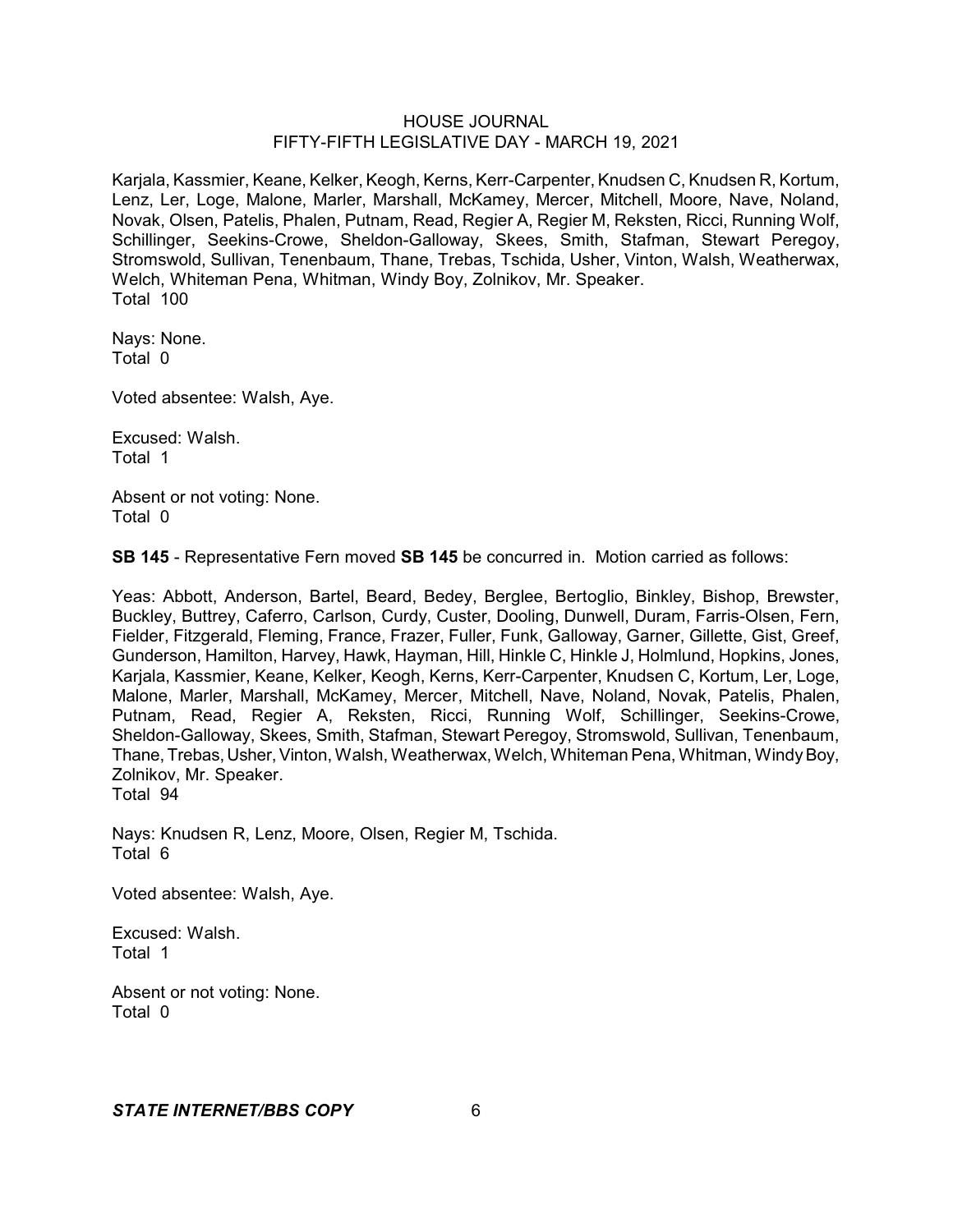**SB 161** - Representative Bertoglio moved **SB 161** be concurred in. Motion carried as follows:

Yeas: Abbott, Anderson, Bartel, Beard, Bedey, Berglee, Bertoglio, Binkley, Bishop, Brewster, Buckley, Buttrey, Caferro, Carlson, Curdy, Custer, Dooling, Dunwell, Duram, Fern, Fielder, Fitzgerald, Fleming, France, Frazer, Fuller, Funk, Galloway, Garner, Gillette, Gist, Greef, Gunderson, Hamilton, Harvey, Hawk, Hill, Hinkle C, Hinkle J, Holmlund, Hopkins, Jones, Karjala, Kassmier, Keane, Kelker, Kerns, Kerr-Carpenter, Knudsen C, Knudsen R, Kortum, Lenz, Ler, Loge, Malone, Marler, Marshall, McKamey, Mercer, Mitchell, Moore, Nave, Noland, Novak, Patelis, Phalen, Putnam, Read, Regier A, Regier M, Reksten, Ricci, Running Wolf, Schillinger, Seekins-Crowe, Sheldon-Galloway, Skees, Smith, Stafman, Stewart Peregoy, Stromswold, Tenenbaum, Thane, Trebas, Tschida, Usher, Vinton, Walsh, Weatherwax, Welch, Whiteman Pena, Whitman, Windy Boy, Zolnikov, Mr. Speaker. Total 95

Nays: Farris-Olsen, Hayman, Keogh, Olsen, Sullivan. Total 5

Voted absentee: Walsh, Aye.

Excused: Walsh. Total 1

Absent or not voting: None. Total 0

**SB 221** - Representative Custer moved **SB 221** be concurred in. Motion carried as follows:

Yeas: Abbott, Anderson, Bartel, Beard, Bedey, Berglee, Bertoglio, Binkley, Bishop, Brewster, Buckley, Buttrey, Caferro, Carlson, Curdy, Custer, Dooling, Dunwell, Duram, Farris-Olsen, Fern, Fielder, Fitzgerald, Fleming, France, Frazer, Fuller, Funk, Galloway, Garner, Gillette, Gist, Greef, Gunderson, Hamilton, Harvey, Hawk, Hayman, Hill, Hinkle C, Hinkle J, Holmlund, Hopkins, Jones, Karjala, Kassmier, Keane, Kelker, Keogh, Kerns, Kerr-Carpenter, Knudsen C, Knudsen R, Kortum, Lenz, Ler, Loge, Malone, Marler, Marshall, McKamey, Mercer, Mitchell, Moore, Nave, Noland, Novak, Olsen, Patelis, Phalen, Putnam, Read, Regier A, Regier M, Reksten, Ricci, Running Wolf, Schillinger, Seekins-Crowe, Sheldon-Galloway, Skees, Smith, Stafman, Stewart Peregoy, Stromswold, Sullivan, Tenenbaum, Thane, Trebas, Tschida, Usher, Vinton, Walsh, Weatherwax, Welch, Whiteman Pena, Whitman, Windy Boy, Zolnikov, Mr. Speaker. Total 100

Nays: None. Total 0

Voted absentee: Walsh, Aye.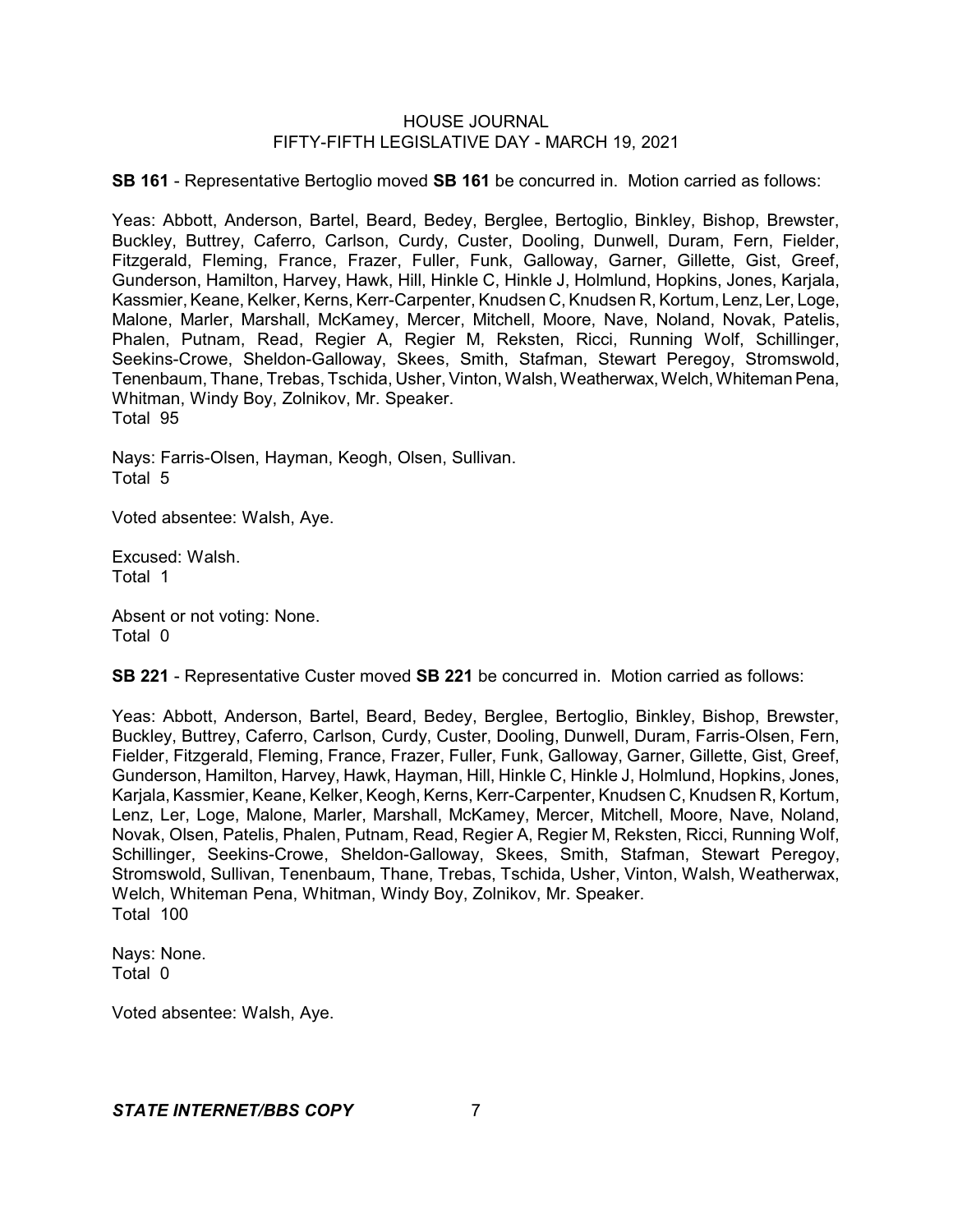Excused: Walsh. Total 1

Absent or not voting: None. Total 0

**SB 305** - Representative R. Knudsen moved **SB 305** be concurred in. Motion carried as follows:

Yeas: Abbott, Anderson, Bartel, Beard, Bedey, Berglee, Bertoglio, Binkley, Bishop, Brewster, Buckley, Buttrey, Caferro, Carlson, Curdy, Custer, Dooling, Dunwell, Duram, Farris-Olsen, Fern, Fielder, Fitzgerald, Fleming, France, Frazer, Fuller, Funk, Galloway, Garner, Gillette, Gist, Greef, Gunderson, Hamilton, Harvey, Hawk, Hayman, Hill, Hinkle C, Hinkle J, Holmlund, Hopkins, Jones, Karjala, Kassmier, Keane, Kelker, Keogh, Kerns, Kerr-Carpenter, Knudsen C, Knudsen R, Kortum, Lenz, Ler, Loge, Malone, Marler, Marshall, McKamey, Mercer, Mitchell, Moore, Nave, Noland, Novak, Olsen, Patelis, Phalen, Putnam, Read, Regier A, Regier M, Reksten, Ricci, Running Wolf, Schillinger, Seekins-Crowe, Sheldon-Galloway, Skees, Stafman, Stewart Peregoy, Stromswold, Sullivan, Tenenbaum, Thane, Trebas, Tschida, Usher, Vinton, Walsh, Weatherwax, Welch, Whiteman Pena, Whitman, Windy Boy, Zolnikov, Mr. Speaker. Total 99

Nays: Smith. Total 1

Voted absentee: Walsh, Aye.

Excused: Walsh. Total 1

Absent or not voting: None. Total 0

**HB 339** - Representative Running Wolf moved **HB 339** do pass. Motion carried as follows:

Yeas: Abbott, Anderson, Bartel, Beard, Bedey, Berglee, Bertoglio, Binkley, Bishop, Brewster, Buckley, Buttrey, Caferro, Carlson, Curdy, Custer, Dooling, Dunwell, Duram, Farris-Olsen, Fern, Fielder, Fitzgerald, Fleming, France, Frazer, Fuller, Funk, Galloway, Garner, Gillette, Gist, Greef, Gunderson, Hamilton, Harvey, Hawk, Hayman, Hill, Hinkle C, Hinkle J, Holmlund, Hopkins, Jones, Karjala, Kassmier, Keane, Kelker, Keogh, Kerns, Kerr-Carpenter, Knudsen C, Knudsen R, Kortum, Lenz, Ler, Loge, Malone, Marler, Marshall, McKamey, Mercer, Mitchell, Nave, Noland, Novak, Olsen, Patelis, Phalen, Putnam, Read, Regier A, Regier M, Reksten, Ricci, Running Wolf, Schillinger, Seekins-Crowe, Sheldon-Galloway, Skees, Smith, Stafman, Stewart Peregoy, Stromswold, Sullivan, Tenenbaum, Thane, Trebas, Tschida, Usher, Vinton, Walsh, Weatherwax, Welch, Whiteman Pena, Whitman, Windy Boy, Zolnikov, Mr. Speaker. Total 99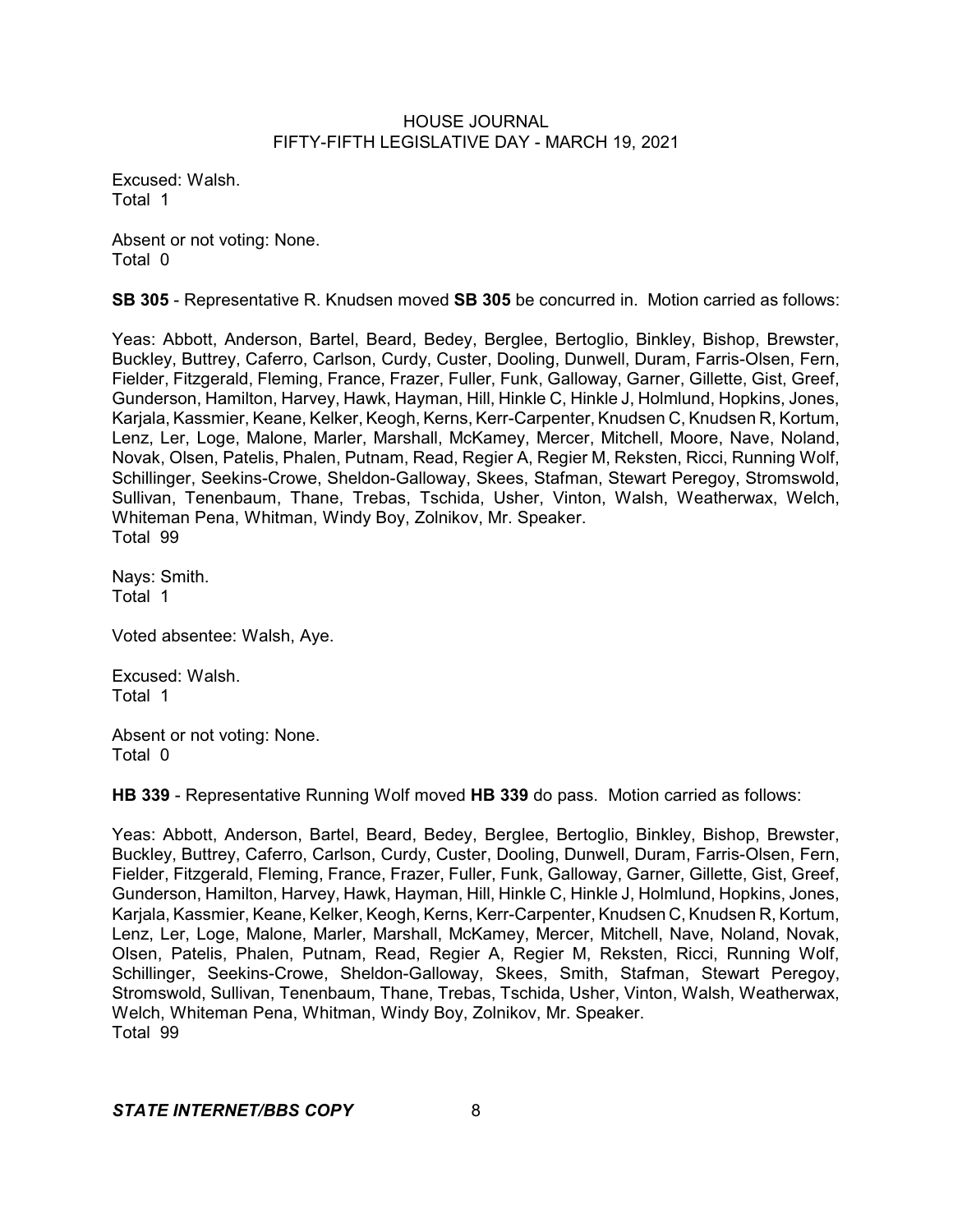Nays: None. Total 0

Voted absentee: Walsh, Aye.

Excused: Walsh. Total 1

Absent or not voting: Moore. Total 1

**SJR 15** - Representative Bedey moved **SJR 15** be concurred in. Motion carried as follows:

Yeas: Abbott, Anderson, Bedey, Berglee, Bertoglio, Binkley, Bishop, Buckley, Buttrey, Caferro, Carlson, Curdy, Custer, Dooling, Dunwell, Farris-Olsen, Fern, Fitzgerald, France, Frazer, Fuller, Funk, Garner, Greef, Harvey, Hawk, Hayman, Holmlund, Hopkins, Jones, Kassmier, Keane, Kelker, Keogh, Kerr-Carpenter, Knudsen C, Knudsen R, Kortum, Malone, Marler, Marshall, McKamey, Novak, Olsen, Putnam, Running Wolf, Smith, Stafman, Stewart Peregoy, Sullivan, Tenenbaum, Thane, Vinton, Walsh, Weatherwax, Welch, Whiteman Pena, Whitman, Windy Boy, Zolnikov, Mr. Speaker.

Total 61

Nays: Bartel, Beard, Brewster, Duram, Fielder, Fleming, Galloway, Gillette, Gist, Gunderson, Hamilton, Hill, Hinkle C, Hinkle J, Karjala, Kerns, Lenz, Ler, Loge, Mercer, Mitchell, Moore, Nave, Noland, Patelis, Phalen, Read, Regier A, Regier M, Reksten, Ricci, Schillinger, Seekins-Crowe, Sheldon-Galloway, Skees, Stromswold, Trebas, Tschida, Usher. Total 39

Voted absentee: Walsh, Aye.

Excused: Walsh. Total 1

Absent or not voting: None. Total 0

Majority Leader Vinton moved the Committee rise and report. Motion carried. Committee arose. House resumed. Mr. Speaker presiding. Chair Harvey moved the Committee of the Whole report be adopted. Report adopted as follows:

Yeas: Abbott, Anderson, Beard, Bedey, Berglee, Bertoglio, Binkley, Bishop, Brewster, Buckley, Buttrey, Caferro, Carlson, Curdy, Custer, Dooling, Dunwell, Duram, Farris-Olsen, Fern, Fielder, Fitzgerald, Fleming, Frazer, Fuller, Funk, Galloway, Garner, Gillette, Gist, Greef, Gunderson, Hamilton, Hawk, Hayman, Hill, Hinkle C, Hinkle J, Holmlund, Hopkins, Jones, Karjala, Kassmier, Keane, Kelker, Keogh, Kerns, Kerr-Carpenter, Knudsen C, Knudsen R, Kortum, Lenz, Ler, Loge, Malone, Marler, Marshall, McKamey, Mercer, Mitchell, Moore, Nave, Noland, Novak, Patelis,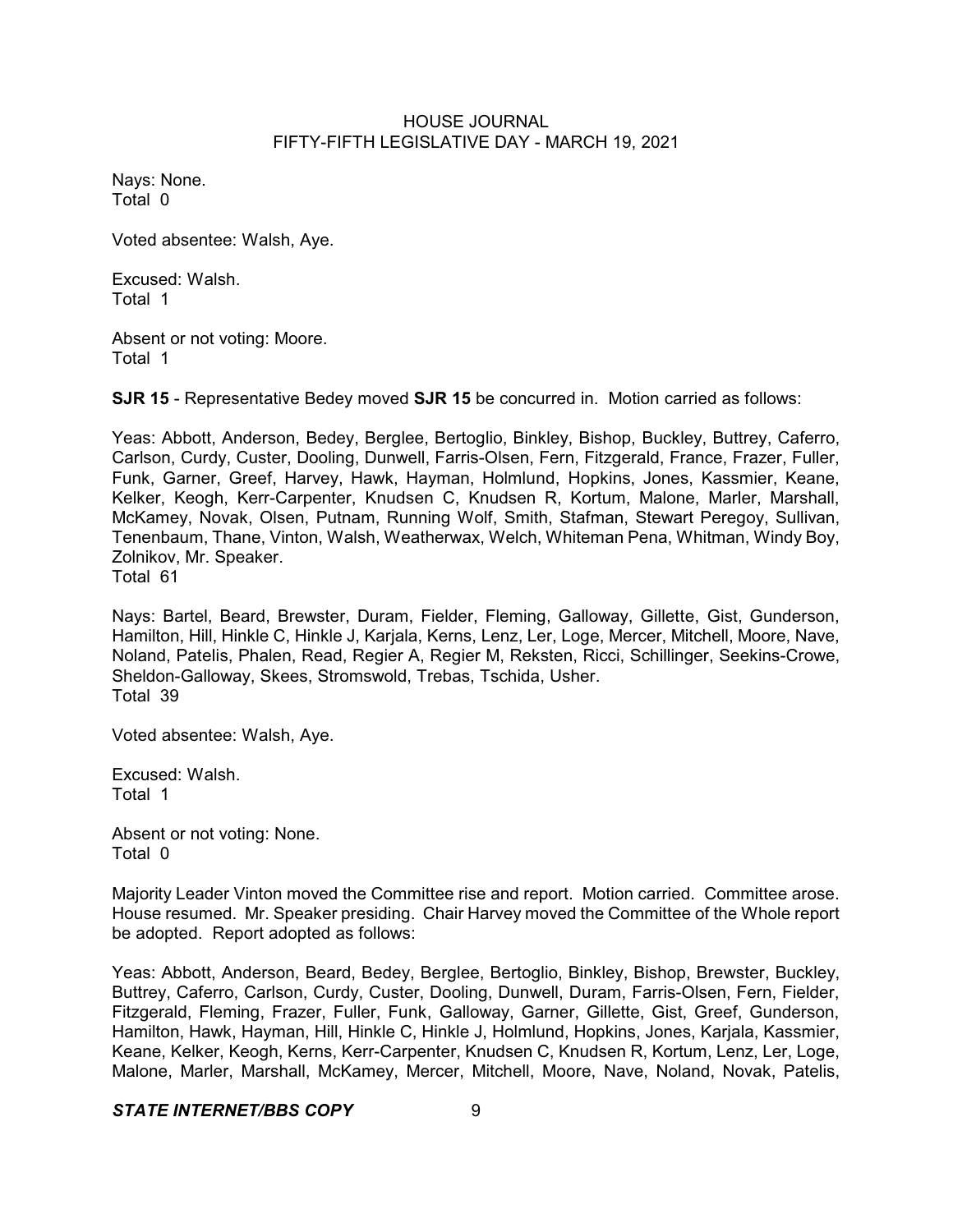Phalen, Putnam, Read, Regier A, Regier M, Reksten, Ricci, Running Wolf, Schillinger, Seekins-Crowe, Sheldon-Galloway, Skees, Smith, Stafman, Stewart Peregoy, Stromswold, Sullivan, Tenenbaum, Thane, Trebas, Tschida, Usher, Vinton, Weatherwax, Welch, Whiteman Pena, Whitman, Windy Boy, Zolnikov, Mr. Speaker. Total 95

Nays: Harvey. Total 1

Voted absentee: None.

Excused: Walsh. Total 1

Absent or not voting: Bartel, France, Olsen. Total 3

# **THIRD READING OF BILLS**

The following bills having been read three several times, title and history agreed to, were disposed of in the following manner:

**HB 130** passed as follows:

Yeas: Abbott, Anderson, Bartel, Beard, Bedey, Berglee, Bertoglio, Binkley, Bishop, Brewster, Buckley, Buttrey, Caferro, Carlson, Curdy, Custer, Dooling, Dunwell, Duram, Farris-Olsen, Fern, Fielder, Fitzgerald, Fleming, France, Frazer, Fuller, Funk, Galloway, Garner, Gillette, Gist, Greef, Gunderson, Hamilton, Harvey, Hawk, Hayman, Hill, Hinkle C, Hinkle J, Holmlund, Hopkins, Jones, Karjala, Kassmier, Keane, Kelker, Keogh, Kerns, Kerr-Carpenter, Knudsen C, Knudsen R, Kortum, Lenz, Ler, Loge, Malone, Marler, Marshall, McKamey, Mercer, Mitchell, Moore, Nave, Noland, Novak, Olsen, Patelis, Phalen, Putnam, Read, Regier A, Regier M, Reksten, Ricci, Running Wolf, Schillinger, Seekins-Crowe, Sheldon-Galloway, Skees, Smith, Stafman, Stewart Peregoy, Stromswold, Sullivan, Tenenbaum, Thane, Trebas, Tschida, Usher, Vinton, Weatherwax, Welch, Whiteman Pena, Whitman, Windy Boy, Zolnikov, Mr. Speaker. Total 99

Nays: None. Total 0

Voted absentee: None.

Excused: Walsh. Total 1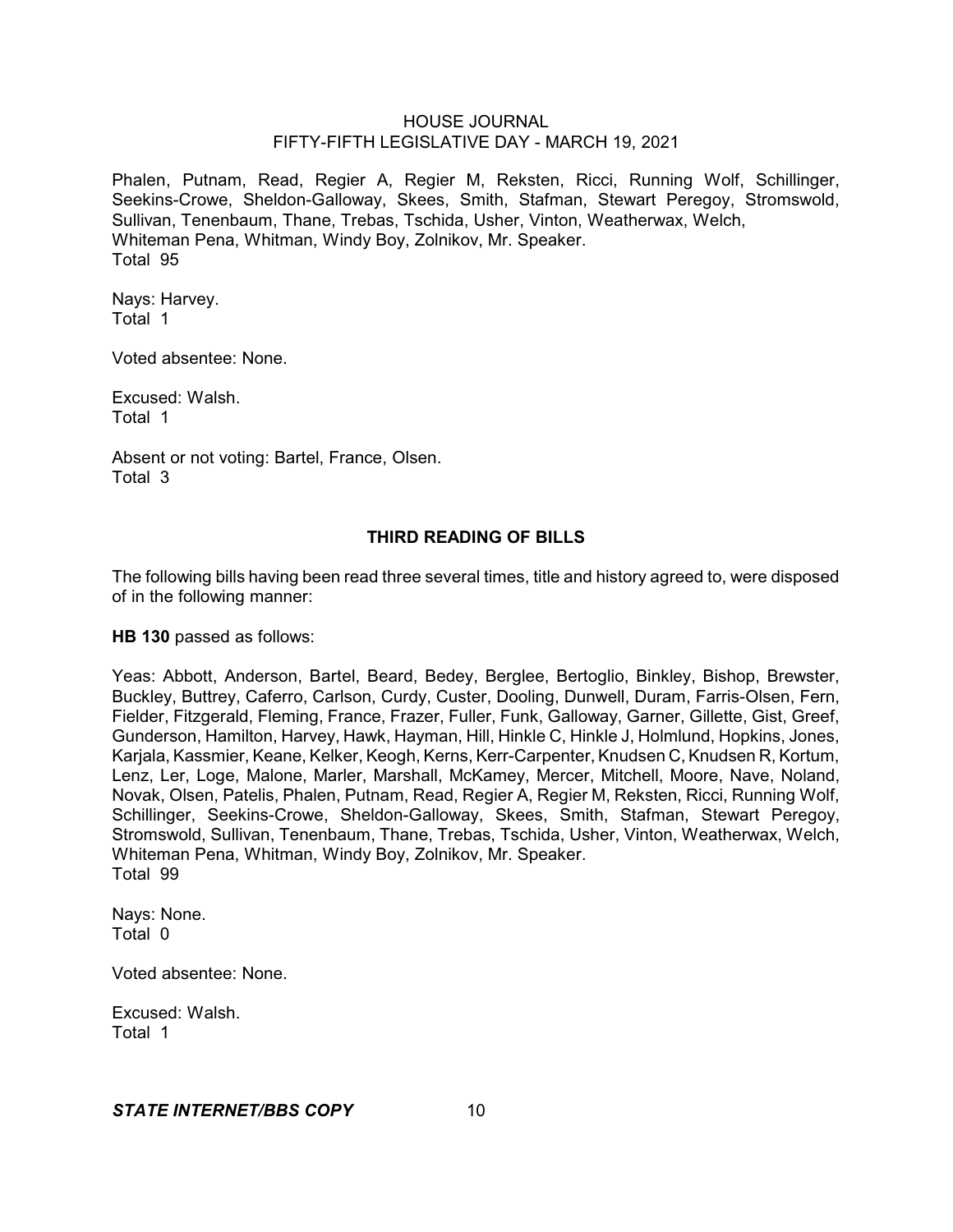Absent or not voting: None. Total 0

**HB 177** passed as follows:

Yeas: Abbott, Anderson, Bartel, Beard, Bedey, Berglee, Bertoglio, Binkley, Bishop, Brewster, Buckley, Buttrey, Caferro, Carlson, Curdy, Custer, Dooling, Dunwell, Duram, Farris-Olsen, Fern, Fielder, Fitzgerald, Fleming, France, Frazer, Fuller, Funk, Galloway, Garner, Gillette, Gist, Greef, Gunderson, Hamilton, Harvey, Hawk, Hayman, Hill, Hinkle C, Hinkle J, Holmlund, Hopkins, Jones, Karjala, Kassmier, Keane, Kelker, Keogh, Kerns, Kerr-Carpenter, Knudsen C, Knudsen R, Kortum, Lenz, Ler, Loge, Malone, Marler, Marshall, McKamey, Mercer, Mitchell, Moore, Nave, Noland, Novak, Olsen, Patelis, Phalen, Putnam, Read, Regier A, Regier M, Reksten, Ricci, Running Wolf, Schillinger, Seekins-Crowe, Sheldon-Galloway, Skees, Smith, Stafman, Stewart Peregoy, Stromswold, Sullivan, Tenenbaum, Thane, Trebas, Tschida, Usher, Vinton, Weatherwax, Welch, Whiteman Pena, Whitman, Windy Boy, Zolnikov, Mr. Speaker. Total 99

Nays: None. Total 0

Voted absentee: None.

Excused: Walsh. Total 1

Absent or not voting: None. Total 0

**HB 313** passed as follows:

Yeas: Abbott, Anderson, Bartel, Beard, Bedey, Berglee, Bertoglio, Binkley, Bishop, Brewster, Buckley, Buttrey, Caferro, Carlson, Curdy, Custer, Dooling, Duram, Farris-Olsen, Fern, Fielder, Fitzgerald, Fleming, France, Frazer, Fuller, Funk, Galloway, Garner, Gillette, Gist, Greef, Gunderson, Harvey, Hill, Hinkle C, Hinkle J, Holmlund, Hopkins, Jones, Kassmier, Keane, Kelker, Keogh, Kerns, Kerr-Carpenter, Knudsen C, Knudsen R, Lenz, Ler, Loge, Malone, Marler, Marshall, McKamey, Mercer, Mitchell, Moore, Nave, Noland, Novak, Patelis, Phalen, Putnam, Read, Regier A, Regier M, Reksten, Ricci, Running Wolf, Schillinger, Seekins-Crowe, Sheldon-Galloway, Skees, Smith, Stewart Peregoy, Stromswold, Sullivan, Tenenbaum, Thane, Trebas, Tschida, Usher, Vinton, Weatherwax, Welch, Whitman, Windy Boy, Zolnikov, Mr. Speaker. Total 90

Nays: Dunwell, Hamilton, Hawk, Hayman, Karjala, Kortum, Olsen, Stafman, Whiteman Pena. Total 9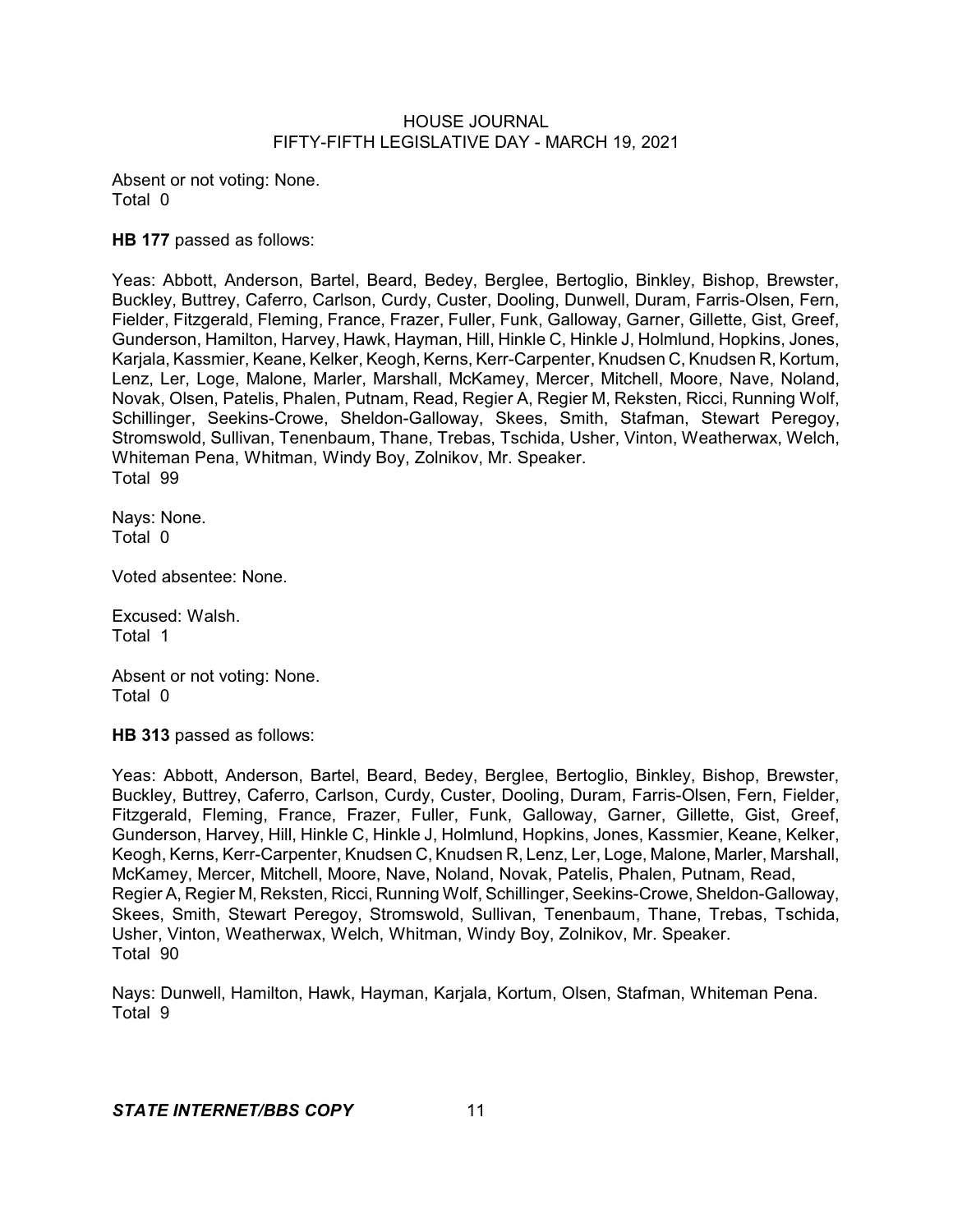Voted absentee: None.

Excused: Walsh. Total 1

Absent or not voting: None. Total 0

**HB 329** passed as follows:

Yeas: Anderson, Bartel, Beard, Bedey, Berglee, Bertoglio, Binkley, Brewster, Buttrey, Carlson, Custer, Dooling, Duram, Fielder, Fitzgerald, Fleming, Frazer, Fuller, Galloway, Garner, Gillette, Gist, Greef, Gunderson, Hill, Hinkle C, Hinkle J, Holmlund, Hopkins, Jones, Kassmier, Kerns, Knudsen C, Knudsen R, Lenz, Ler, Loge, Malone, Marshall, McKamey, Mercer, Mitchell, Moore, Nave, Noland, Patelis, Phalen, Putnam, Read, Regier A, Regier M, Reksten, Ricci, Schillinger, Seekins-Crowe, Sheldon-Galloway, Skees, Stromswold, Trebas, Tschida, Usher, Vinton, Welch, Whitman, Zolnikov, Mr. Speaker. Total 66

Nays: Abbott, Bishop, Buckley, Caferro, Curdy, Dunwell, Farris-Olsen, Fern, France, Funk, Hamilton, Harvey, Hawk, Hayman, Karjala, Keane, Kelker, Keogh, Kerr-Carpenter, Kortum, Marler, Novak, Olsen, Running Wolf, Smith, Stafman, Stewart Peregoy, Sullivan, Tenenbaum, Thane, Weatherwax, Whiteman Pena, Windy Boy. Total 33

Voted absentee: None.

Excused: Walsh. Total 1

Absent or not voting: None. Total 0

**HB 337** passed as follows:

Yeas: Anderson, Bartel, Beard, Bedey, Berglee, Bertoglio, Binkley, Brewster, Buttrey, Carlson, Custer, Dooling, Duram, Fielder, Fitzgerald, Fleming, Frazer, Fuller, Galloway, Garner, Gillette, Gist, Greef, Gunderson, Hill, Hinkle C, Hinkle J, Holmlund, Hopkins, Jones, Kassmier, Kerns, Knudsen C, Knudsen R, Lenz, Ler, Loge, Malone, Marshall, McKamey, Mercer, Mitchell, Moore, Nave, Noland, Patelis, Phalen, Putnam, Read, Regier A, Regier M, Reksten, Ricci, Schillinger, Seekins-Crowe, Sheldon-Galloway, Skees, Stromswold, Trebas, Tschida, Usher, Vinton, Welch, Whitman, Zolnikov, Mr. Speaker.

Total 66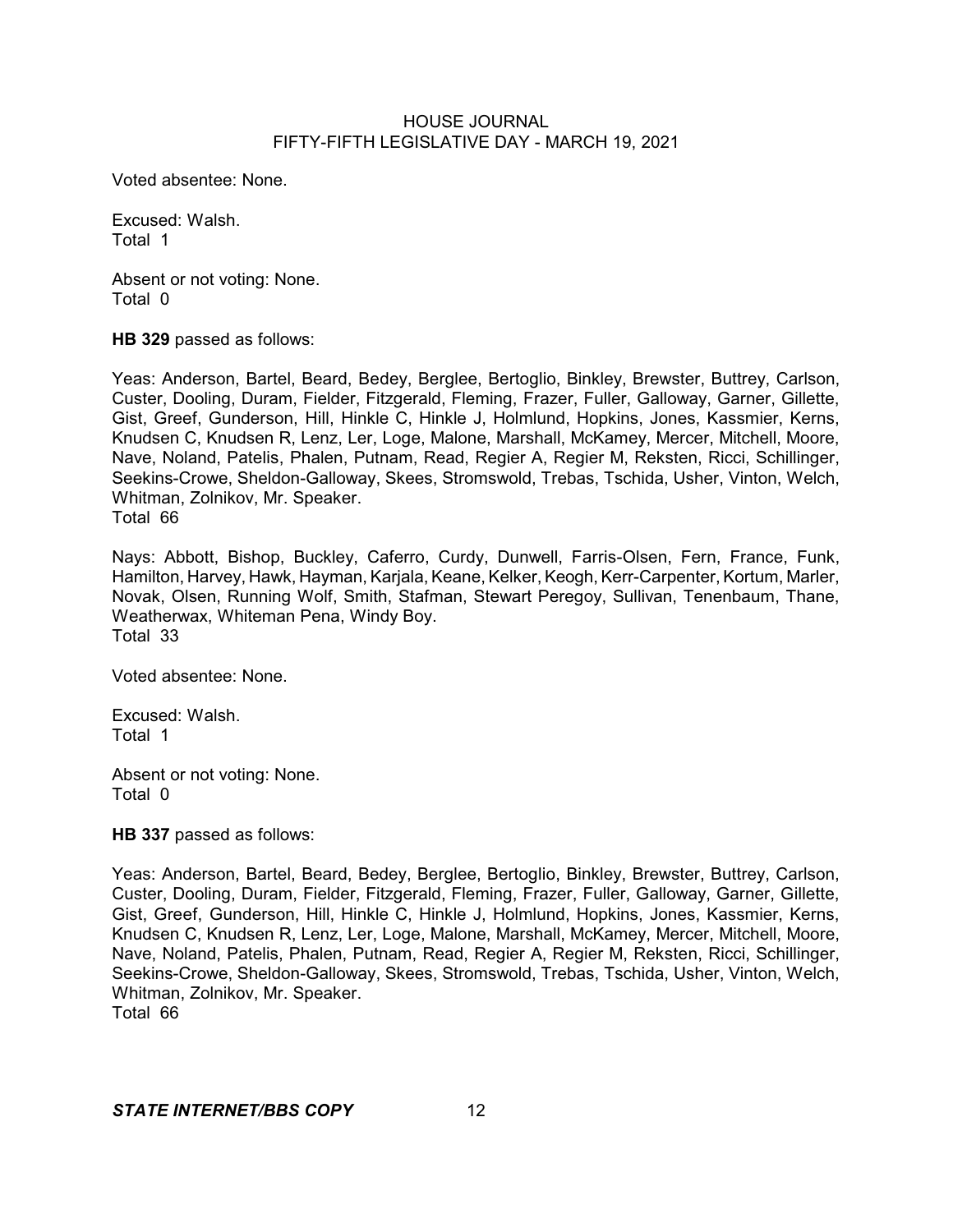Nays: Abbott, Bishop, Buckley, Caferro, Curdy, Dunwell, Farris-Olsen, Fern, France, Funk, Hamilton, Harvey, Hawk, Hayman, Karjala, Keane, Kelker, Keogh, Kerr-Carpenter, Kortum, Marler, Novak, Olsen, Running Wolf, Smith, Stafman, Stewart Peregoy, Sullivan, Tenenbaum, Thane, Weatherwax, Whiteman Pena, Windy Boy. Total 33

Voted absentee: None.

Excused: Walsh. Total 1

Absent or not voting: None. Total 0

**HB 384** passed as follows:

Yeas: Anderson, Bartel, Beard, Bedey, Berglee, Bertoglio, Binkley, Brewster, Buttrey, Carlson, Custer, Dooling, Duram, Fielder, Fitzgerald, Fleming, Frazer, Fuller, Galloway, Garner, Gillette, Gist, Greef, Gunderson, Hill, Hinkle C, Hinkle J, Holmlund, Hopkins, Jones, Kassmier, Kerns, Knudsen C, Knudsen R, Lenz, Ler, Loge, Malone, Marshall, McKamey, Mercer, Mitchell, Moore, Nave, Noland, Patelis, Phalen, Putnam, Read, Regier A, Regier M, Reksten, Ricci, Schillinger, Seekins-Crowe, Sheldon-Galloway, Skees, Stromswold, Trebas, Tschida, Usher, Vinton, Welch, Whitman, Zolnikov, Mr. Speaker. Total 66

Nays: Abbott, Bishop, Buckley, Caferro, Curdy, Dunwell, Farris-Olsen, Fern, France, Funk, Hamilton, Harvey, Hawk, Hayman, Karjala, Keane, Kelker, Keogh, Kerr-Carpenter, Kortum, Marler, Novak, Olsen, Running Wolf, Smith, Stafman, Stewart Peregoy, Sullivan, Tenenbaum, Thane, Weatherwax, Whiteman Pena, Windy Boy. Total 33

Voted absentee: None.

Excused: Walsh. Total 1

Absent or not voting: None. Total 0

**HB 385** passed as follows:

Yeas: Anderson, Bartel, Beard, Bedey, Berglee, Bertoglio, Binkley, Brewster, Buttrey, Carlson, Custer, Dooling, Duram, Fielder, Fitzgerald, Fleming, Frazer, Fuller, Galloway, Garner, Gillette, Gist, Greef, Gunderson, Hill, Hinkle C, Hinkle J, Holmlund, Hopkins, Jones, Kassmier, Kerns, Knudsen C, Knudsen R, Lenz, Ler, Loge, Malone, Marshall, McKamey, Mercer, Mitchell, Moore,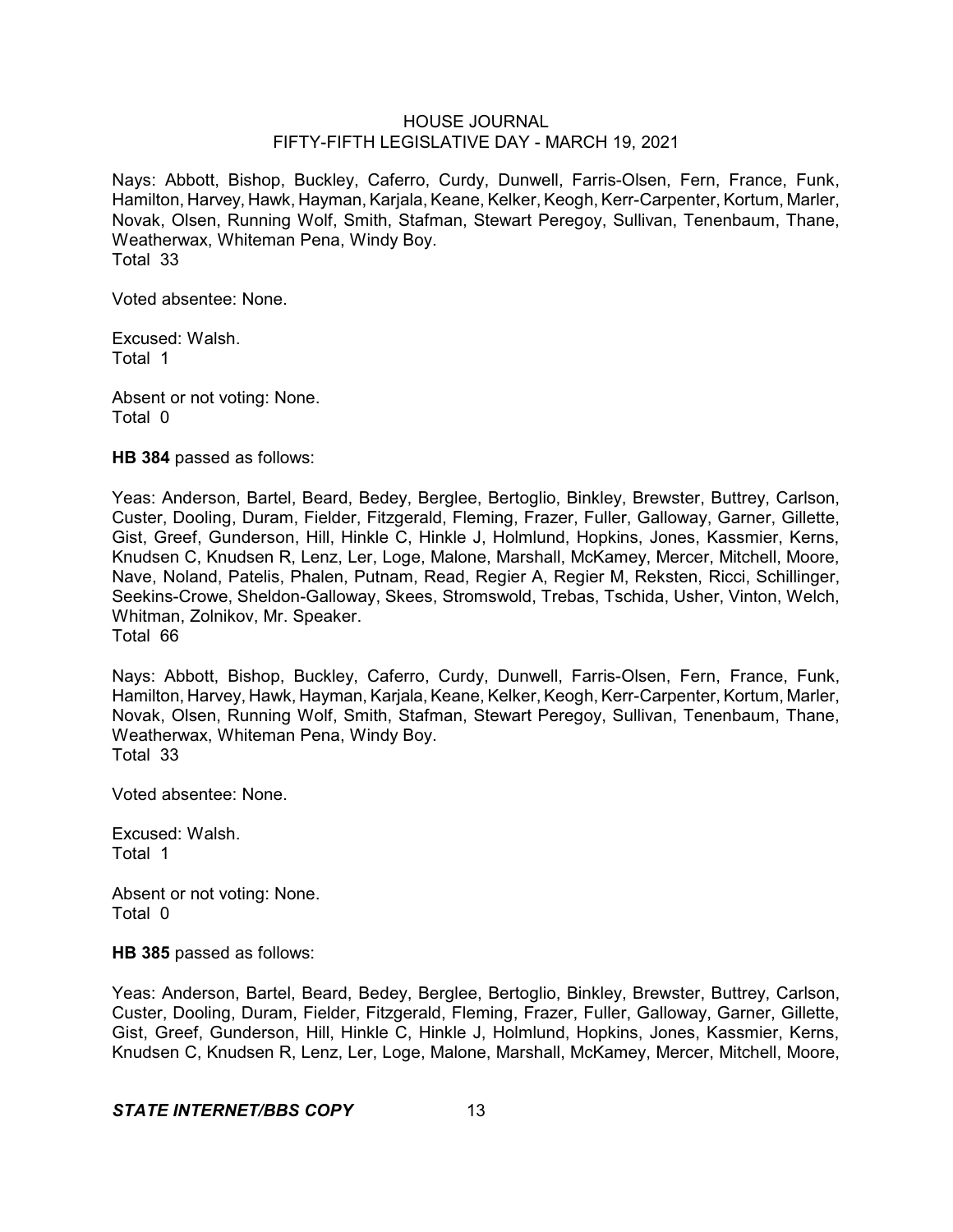Nave, Noland, Patelis, Phalen, Putnam, Read, Regier A, Regier M, Reksten, Ricci, Schillinger, Seekins-Crowe, Sheldon-Galloway, Skees, Stromswold, Trebas, Tschida, Usher, Vinton, Welch, Whitman, Zolnikov, Mr. Speaker. Total 66

Nays: Abbott, Bishop, Buckley, Caferro, Curdy, Dunwell, Farris-Olsen, Fern, France, Funk, Hamilton, Harvey, Hawk, Hayman, Karjala, Keane, Kelker, Keogh, Kerr-Carpenter, Kortum, Marler, Novak, Olsen, Running Wolf, Smith, Stafman, Stewart Peregoy, Sullivan, Tenenbaum, Thane, Weatherwax, Whiteman Pena, Windy Boy. Total 33

Voted absentee: None.

Excused: Walsh. Total 1

Absent or not voting: None. Total 0

**SB 13** concurred in as follows:

Yeas: Abbott, Anderson, Bartel, Beard, Bedey, Berglee, Bertoglio, Binkley, Bishop, Brewster, Buckley, Buttrey, Caferro, Carlson, Curdy, Custer, Dooling, Dunwell, Farris-Olsen, Fern, Fitzgerald, Fleming, France, Frazer, Fuller, Funk, Galloway, Garner, Gillette, Gist, Greef, Gunderson, Hamilton, Harvey, Hawk, Hayman, Hinkle J, Holmlund, Hopkins, Jones, Karjala, Kassmier, Keane, Kelker, Keogh, Kerns, Kerr-Carpenter, Knudsen C, Knudsen R, Kortum, Lenz, Ler, Loge, Malone, Marler, McKamey, Mercer, Moore, Noland, Novak, Olsen, Patelis, Phalen, Putnam, Read, Regier A, Regier M, Reksten, Running Wolf, Schillinger, Seekins-Crowe, Sheldon-Galloway, Skees, Smith, Stafman, Stewart Peregoy, Stromswold, Sullivan, Tenenbaum, Thane, Trebas, Usher, Vinton, Weatherwax, Welch, Whiteman Pena, Whitman, Windy Boy, Zolnikov, Mr. Speaker. Total 90

Nays: Duram, Fielder, Hill, Hinkle C, Marshall, Mitchell, Nave, Ricci, Tschida. Total 9

Voted absentee: None.

Excused: Walsh. Total 1

Absent or not voting: None. Total 0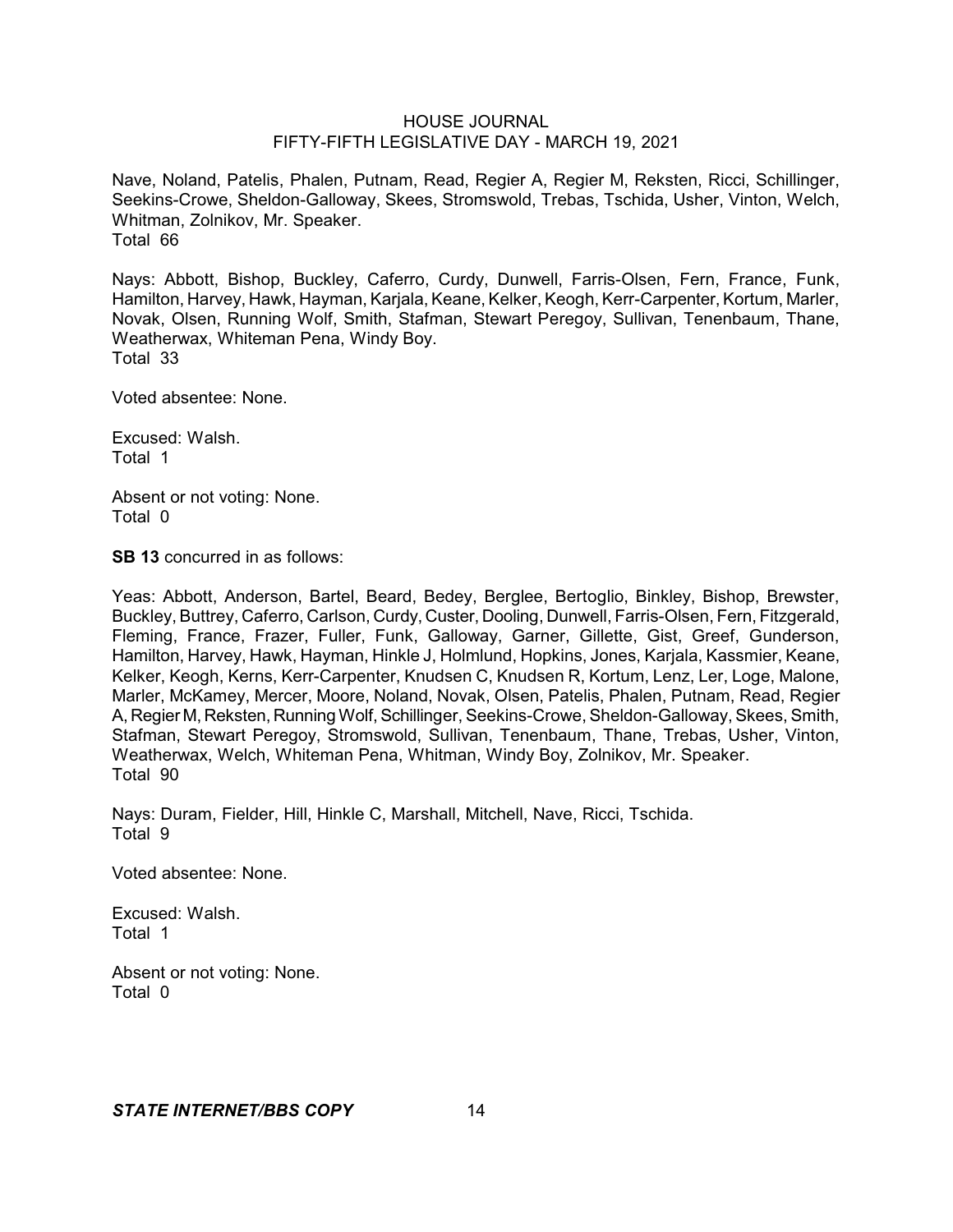**SB 52** concurred in as follows:

Yeas: Abbott, Anderson, Beard, Bedey, Binkley, Bishop, Brewster, Buckley, Buttrey, Caferro, Curdy, Custer, Dooling, Dunwell, Duram, Farris-Olsen, Fern, Fielder, Fitzgerald, Fleming, France, Frazer, Fuller, Funk, Galloway, Garner, Gillette, Gist, Greef, Gunderson, Hamilton, Harvey, Hawk, Hayman, Hinkle C, Holmlund, Hopkins, Jones, Karjala, Kassmier, Keane, Kelker, Keogh, Kerns, Kerr-Carpenter, Knudsen C, Kortum, Lenz, Ler, Loge, Malone, Marler, Marshall, McKamey, Mercer, Mitchell, Moore, Noland, Novak, Olsen, Patelis, Phalen, Putnam, Read, Regier A, Regier M, Reksten, Ricci, Running Wolf, Seekins-Crowe, Skees, Smith, Stafman, Stewart Peregoy, Sullivan, Tenenbaum, Thane, Trebas, Usher, Weatherwax, Welch, Whiteman Pena, Whitman, Windy Boy, Mr. Speaker. Total 85

Nays: Bartel, Berglee, Bertoglio, Carlson, Hill, Hinkle J, Knudsen R, Nave, Schillinger, Sheldon-Galloway, Stromswold, Tschida, Vinton, Zolnikov. Total 14

Voted absentee: None.

Excused: Walsh. Total 1

Absent or not voting: None. Total 0

**SB 58** concurred in as follows:

Yeas: Abbott, Anderson, Bartel, Beard, Bedey, Berglee, Bertoglio, Binkley, Bishop, Brewster, Buckley, Buttrey, Caferro, Carlson, Curdy, Custer, Dooling, Dunwell, Duram, Farris-Olsen, Fern, Fielder, Fitzgerald, Fleming, France, Frazer, Fuller, Funk, Galloway, Garner, Gillette, Gist, Greef, Gunderson, Harvey, Hawk, Hayman, Hill, Hinkle C, Hinkle J, Holmlund, Hopkins, Jones, Karjala, Kassmier, Keane, Kelker, Keogh, Kerns, Kerr-Carpenter, Knudsen C, Knudsen R, Kortum, Lenz, Ler, Loge, Malone, Marler, Marshall, McKamey, Mercer, Mitchell, Moore, Nave, Noland, Novak, Olsen, Patelis, Phalen, Putnam, Read, Regier A, Regier M, Reksten, Ricci, Running Wolf, Schillinger, Seekins-Crowe, Sheldon-Galloway, Skees, Smith, Stafman, Stewart Peregoy, Stromswold, Sullivan, Tenenbaum, Thane, Trebas, Tschida, Usher, Vinton, Weatherwax, Welch, Whiteman Pena, Whitman, Windy Boy, Zolnikov, Mr. Speaker. Total 98

Nays: Hamilton. Total 1

Voted absentee: None.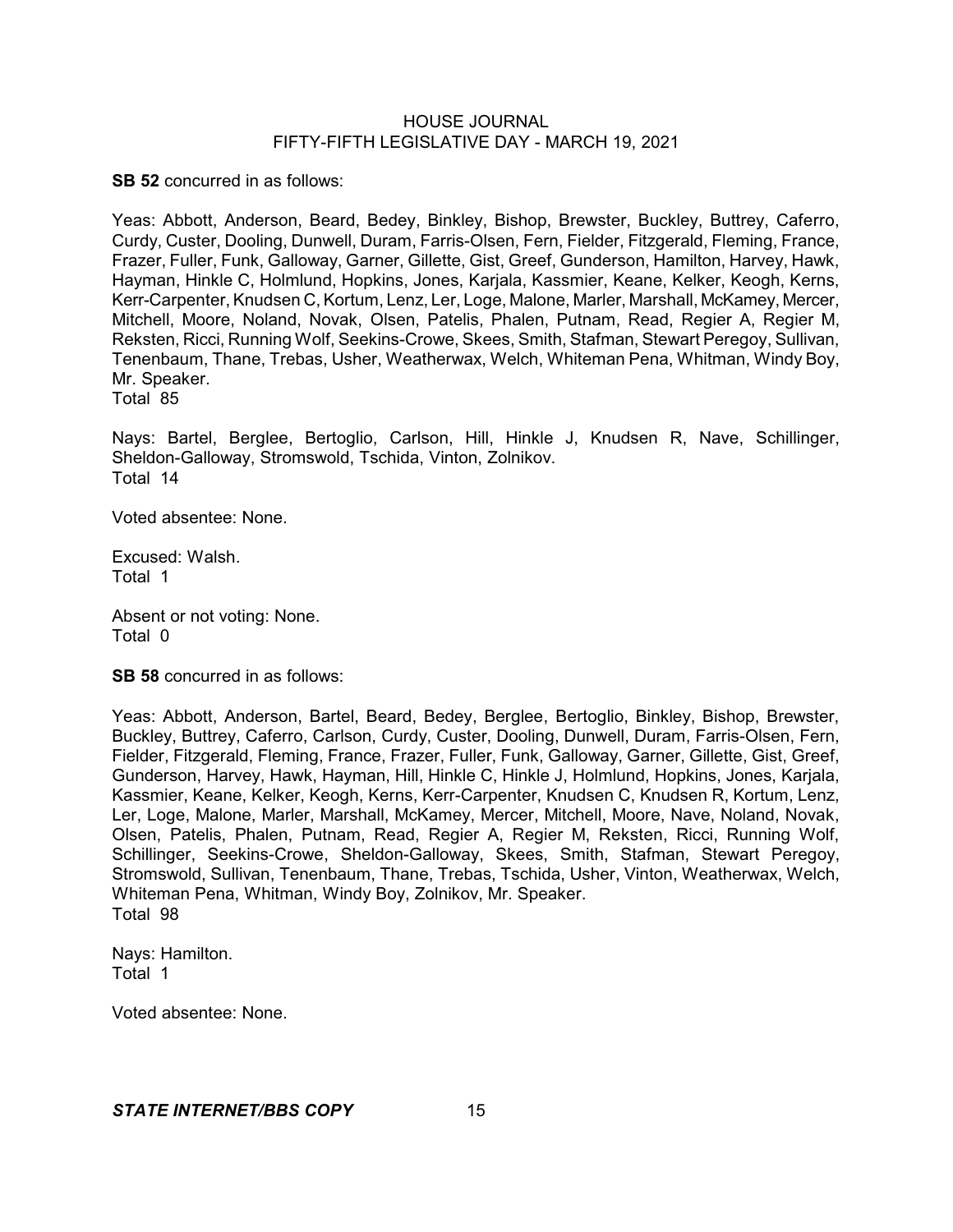Excused: Walsh. Total 1

Absent or not voting: None. Total 0

**SB 109** concurred in as follows:

Yeas: Abbott, Anderson, Bartel, Beard, Bedey, Berglee, Bertoglio, Binkley, Bishop, Brewster, Buckley, Buttrey, Caferro, Carlson, Curdy, Custer, Dooling, Dunwell, Duram, Farris-Olsen, Fern, Fielder, Fitzgerald, Fleming, France, Frazer, Fuller, Funk, Galloway, Garner, Gillette, Gist, Greef, Gunderson, Hamilton, Harvey, Hawk, Hayman, Hill, Hinkle C, Hinkle J, Holmlund, Hopkins, Jones, Karjala, Kassmier, Keane, Kelker, Keogh, Kerns, Kerr-Carpenter, Knudsen C, Knudsen R, Kortum, Lenz, Ler, Loge, Malone, Marler, Marshall, McKamey, Mercer, Mitchell, Moore, Nave, Noland, Novak, Olsen, Patelis, Phalen, Putnam, Regier A, Reksten, Ricci, Running Wolf, Seekins-Crowe, Sheldon-Galloway, Skees, Smith, Stafman, Stewart Peregoy, Stromswold, Sullivan, Thane, Trebas, Usher, Vinton, Weatherwax, Welch, Whiteman Pena, Whitman, Windy Boy, Zolnikov, Mr. Speaker. Total 94

Nays: Read, Regier M, Schillinger, Tenenbaum, Tschida. Total 5

Voted absentee: None.

Excused: Walsh. Total 1

Absent or not voting: None. Total 0

**SB 156** concurred in as follows:

Yeas: Abbott, Anderson, Bedey, Berglee, Bertoglio, Binkley, Bishop, Brewster, Buckley, Buttrey, Caferro, Carlson, Curdy, Custer, Dooling, Dunwell, Duram, Farris-Olsen, Fern, Fitzgerald, Fleming, France, Frazer, Fuller, Funk, Galloway, Garner, Gillette, Gist, Greef, Gunderson, Hamilton, Harvey, Hawk, Hayman, Hinkle C, Hinkle J, Holmlund, Hopkins, Jones, Karjala, Kassmier, Keane, Kelker, Keogh, Kerns, Kerr-Carpenter, Knudsen C, Knudsen R, Kortum, Ler, Loge, Malone, Marler, Marshall, McKamey, Mercer, Moore, Nave, Noland, Novak, Olsen, Patelis,Phalen, Putnam, Regier A, Regier M, Reksten, Ricci, Running Wolf, Schillinger, Seekins-Crowe, Skees, Smith, Stafman, Stewart Peregoy, Stromswold, Sullivan, Tenenbaum, Thane, Trebas, Usher, Vinton, Weatherwax, Welch, Whiteman Pena, Whitman, Windy Boy, Zolnikov, Mr. Speaker. Total 90

Nays: Bartel, Beard, Fielder, Hill, Lenz, Mitchell, Read, Sheldon-Galloway, Tschida. Total 9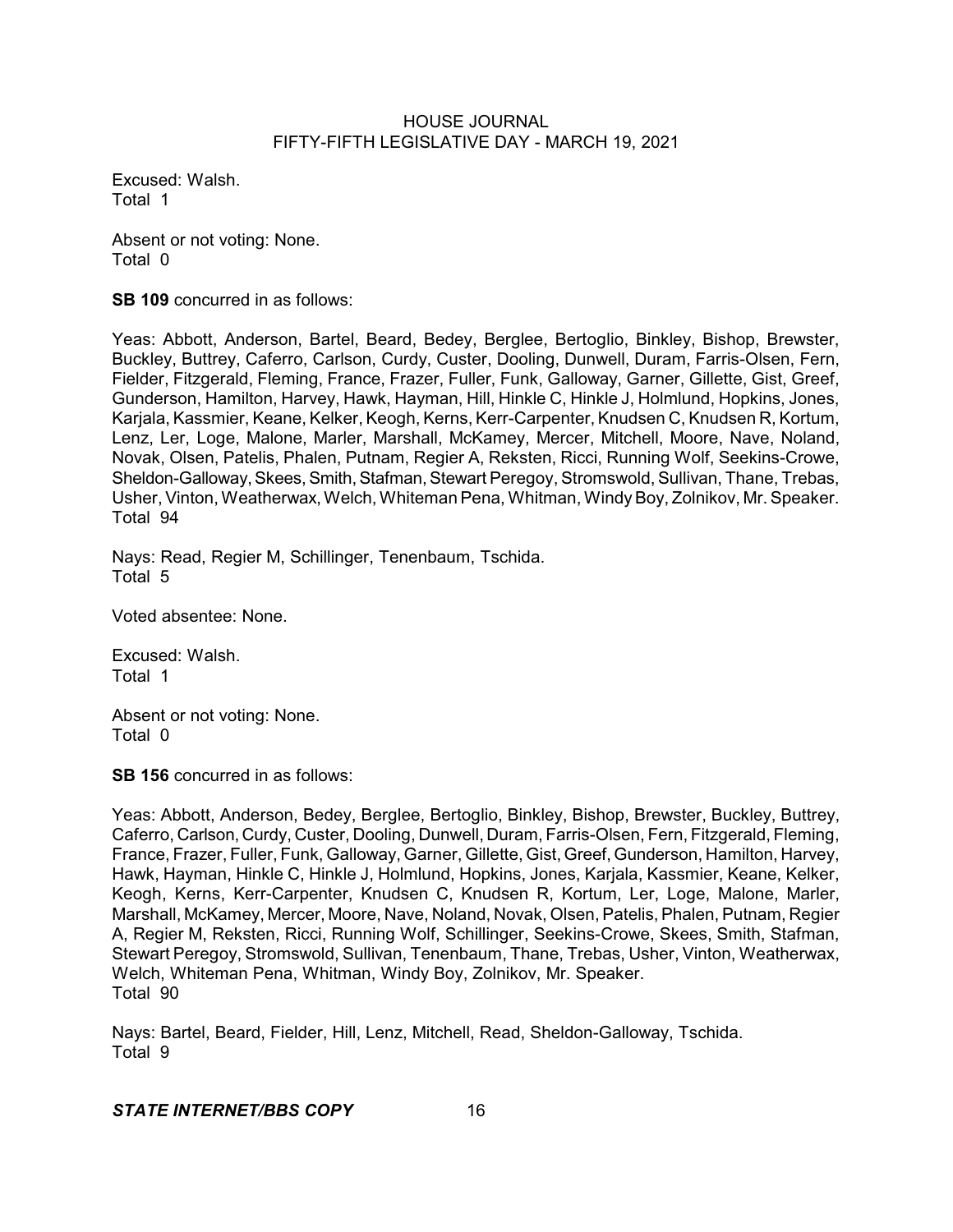Voted absentee: None.

Excused: Walsh. Total 1

Absent or not voting: None. Total 0

**SB 276** concurred in as follows:

Yeas: Anderson, Bartel, Beard, Bedey, Berglee, Bertoglio, Binkley, Bishop, Brewster, Buckley, Buttrey, Caferro, Carlson, Curdy, Custer, Dooling, Dunwell, Duram, Fern, Fielder, Fitzgerald, Fleming, Frazer, Fuller, Funk, Galloway, Garner, Gillette, Gist, Greef, Gunderson, Hamilton, Harvey, Hawk, Hill, Hinkle C, Hinkle J, Holmlund, Hopkins, Jones, Karjala, Kassmier, Keane, Kelker, Keogh, Kerns, Kerr-Carpenter, Knudsen C, Knudsen R, Kortum, Lenz, Ler, Loge, Malone, Marler, Marshall, McKamey, Mercer, Mitchell, Moore, Nave, Noland, Novak, Patelis, Phalen, Putnam, Read, Regier A, Regier M, Reksten, Ricci, Running Wolf, Schillinger, Seekins-Crowe, Sheldon-Galloway, Skees, Smith, Stafman, Stewart Peregoy, Stromswold, Tenenbaum, Thane, Trebas, Tschida, Usher, Vinton, Weatherwax, Welch, Whiteman Pena, Whitman, Windy Boy, Zolnikov, Mr. Speaker.

Total 93

Nays: Abbott, Farris-Olsen, France, Hayman, Olsen, Sullivan. Total 6

Voted absentee: None.

Excused: Walsh. Total 1

Absent or not voting: None. Total 0

# **MOTIONS**

Majority Leader Vinton moved to re-refer **SJR 15** to the Appropriations Committee. Without objection, so ordered.

Majority Leader Vinton moved to re-refer **HB 623** from the Human Services Committee to the Appropriations Committee. Without objection, so ordered.